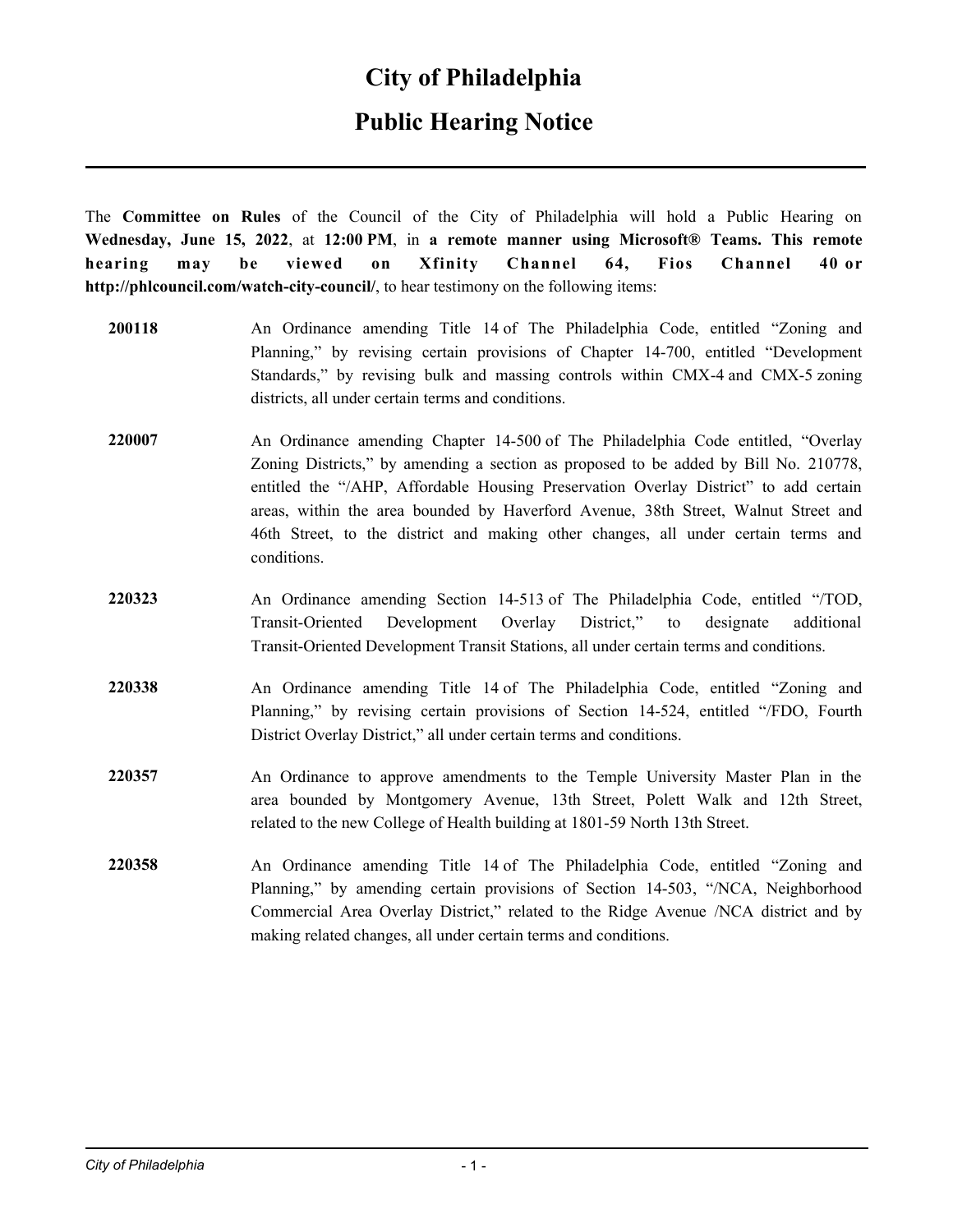### **Public Hearing Notice**

#### **Committee on Rules**

- **220363** An Ordinance to amend the Philadelphia Zoning Maps by changing the zoning designations of certain areas of land located within an area bounded by South Street, the Schuylkill River, 34th Street, University Avenue, Civic Center Boulevard, and Health Sciences Drive; and to approve amendments to the University of Pennsylvania Master Plan in the area bounded by South Street, the Schuylkill River, 34th Street, University Avenue, Civic Center Boulevard, and Health Sciences Drive, related to the proposed Ott Center building at 2910 South Street and other previously approved minor amendments. **220414** An Ordinance amending Title 14 of The Philadelphia Code, entitled "Zoning and Planning," by revising and clarifying certain landscaping requirements and provisions and making related technical changes, all under certain terms and conditions. **220417** An Ordinance amending Title 14 of The Philadelphia Code, entitled "Zoning and Planning," by revising Section 14-303(11A), entitled "Registered Community Organizations," by establishing a fund to be used by Registered Community Organizations to obtain legal representation for hearings and appeals before the Zoning Board of Adjustments, all under certain terms and conditions. **220445** An Ordinance to amend the Philadelphia Zoning Maps by changing the zoning designations of certain areas of land located within an area bounded by Cottman Avenue, Oxford Avenue, Tyson Avenue, Rising Sun Avenue, Glenview Street, Bingham Street, Kerper Street, Rising Sun Avenue, Unruh Avenue, Martins Mill Road, City Boundary, and Hasbrook Avenue.
- **220446** An Ordinance amending Title 14 of The Philadelphia Code, entitled "Zoning and Planning," by revising certain provisions of Section 14-520, entitled "/NDO, Ninth District Overlay District," all under certain terms and conditions.
- **220449** An Ordinance to amend the Philadelphia Zoning Maps by changing the zoning designation of a certain area of land located within an area bounded by 39th Street, Ludlow Street, 40th Street, and Market Street; to amend other rules related to zoning and approving a Master Plan for the site bounded by the forementioned area; and making related changes to various provisions of Title 14 of The Philadelphia Code, entitled "Zoning and Planning," and making technical changes, all under certain terms and conditions.
- **220450** An Ordinance to amend the Philadelphia Zoning Maps by changing the zoning designations of certain areas of land located within an area bounded by Woodland Avenue, 49th Street, Grays Avenue, and 54th Street.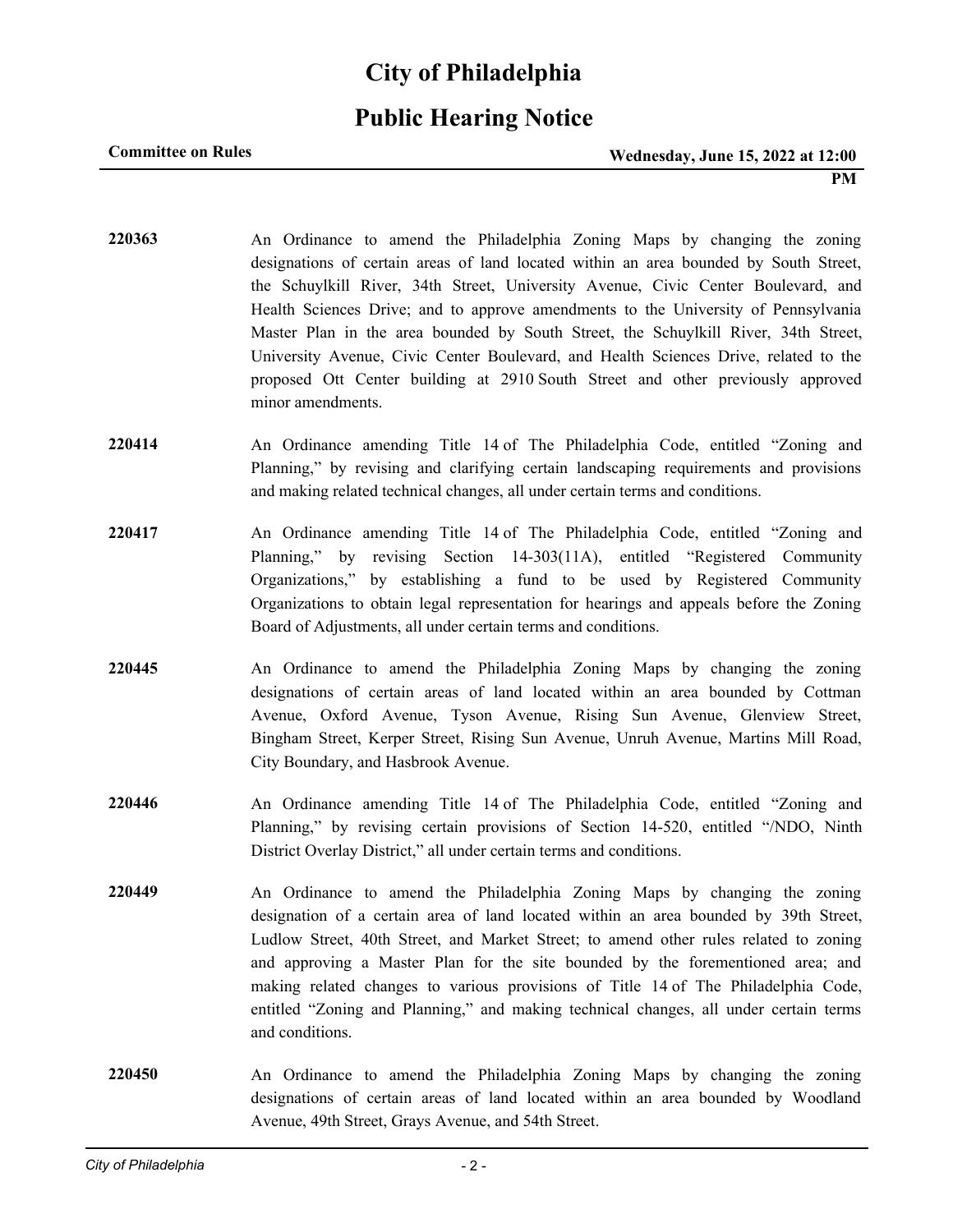## **Public Hearing Notice**

| <b>Committee on Rules</b> | <b>Wednesday, June 15, 2022 at 12:00</b> |
|---------------------------|------------------------------------------|
|                           | PМ                                       |

- **220451** An Ordinance to amend the Philadelphia Zoning Maps by changing the zoning designations of certain areas of land located within an area bounded by Arch Street, 50th Street, Pine Street, and 54th Street.
- **220452** An Ordinance amending Section 14-513 of The Philadelphia Code, entitled "/TOD, Transit-Oriented Development Overlay District," to designate additional Transit-Oriented Development Transit Stations, all under certain terms and conditions.
- **220456** An Ordinance to amend the Philadelphia Zoning Maps by changing the zoning designations of certain areas of land located within an area bounded by Market Street (Extended), the Delaware River, Dock Street (Extended), and 2nd Street, in order to facilitate development of public open space extending above Christopher Columbus Boulevard and the Delaware Expressway.
- **220458** An Ordinance amending Title 14 of The Philadelphia Code, entitled "Zoning and Planning," to amend certain provisions of Chapter 14-500, entitled "Overlay Zoning Districts," by amending the provisions of Section 14-527, entitled "/SMH, South Philadelphia Municipal Hub Overlay District," all under certain terms and conditions.

Speakers interested in giving testimony on any of these legislative matters must call 215-686-3412 ext. 8, or send an e-mail to brett.nedelkoff@phila.gov by 3 p.m. the day before the hearing and submit the following information:

- Full name
- Callback telephone number where you can be reached
- Identify the bill number or numbers that will be addressed

Speakers who submitted the above information within the required time frame will be telephoned during the public hearing and invited to the remote hearing. They will be given additional instructions by the Committee Chair once they are connected.

Immediately following the public hearing, a meeting of the Committee on Rules, open to the public, will be held to consider the action to be taken on the above listed items.